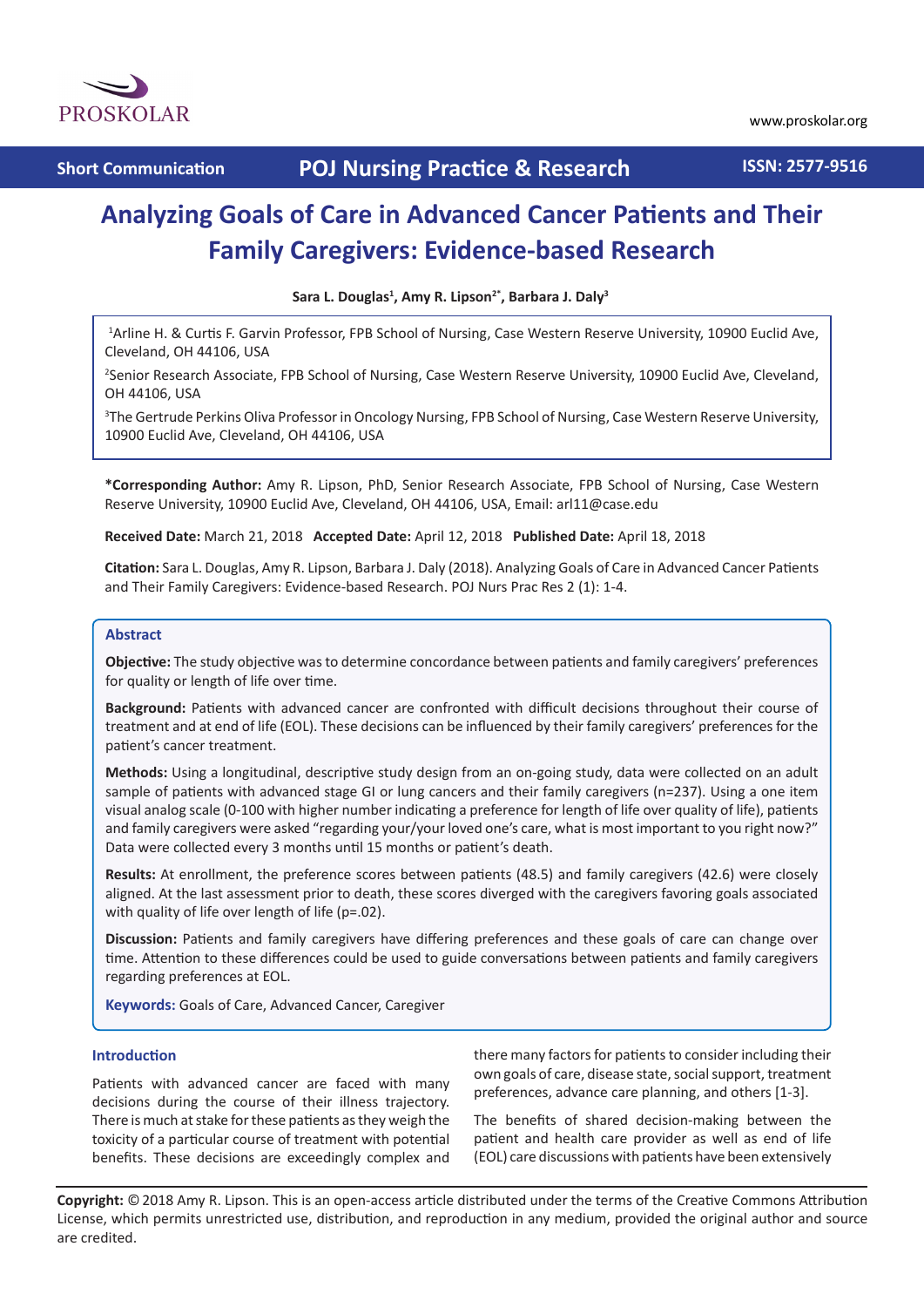reported in the literature [4-6]. However, family caregivers play an important role in not only providing care to the patient but also as a source to help guide the patient with these difficult treatment decisions. While research has been conducted on patient family caregiver decision making within the context of dying patients [7-8] and patient and family caregiver preferences for involvement in treatment decisions [9-10], to date, there have been no reports comparing patients' preferences and family caregivers' preferences for the patients' goals of care while making treatment decisions in an outpatient setting.

#### **Purpose of the Study**

To better understand the nature of the relationship between patients' and caregivers' preferences for goals of care, we aimed to examine the concordance of patients' and caregivers' goals of care for the patient at enrollment into the study and prior to death.

### **Methods**

Data were collected from a sub-sample of an on-going longitudinal descriptive study. The parent study (n=378), employs complexity theory to examine factors that influence cancer treatment decisions and aggressiveness of care at EOL.

All data were collected in the outpatient ambulatory clinics of a large, urban Midwestern National Comprehensive Cancer Center. A total of 237 adult patient and family caregiver dyads were enrolled in the study. Inclusion criteria included a diagnosis of advanced gastrointestinal or lung cancers and the patient had to have a designated family caregiver. All patients had a diagnosis of stage IV cancer with the exception of those with adenocarcinoma of the pancreas (Stages I-IV). Data were collected every three months for a total of 15 months or until the death of the patient. For this report, we utilized two data points for analysis—at enrollment in the study and the last interview prior to death.

Prior to data collection, written informed consent was obtained from the patient and family caregiver. The study was approved by the hospital Institutional Review board. At each time point for data collection the patient was asked, "Regarding your care, what is most important to you right now?" and indicated their response on a visual analog scale (VAS) where 0 represented comfort and quality of life preference and 100 represented survival and length of life preference. The caregiver was asked a similar question, "Regarding the care your loved one receives, what is most important right now?" and answered using the same VAS where higher numbers indicated a preference for length of life over quality of life. At enrollment, demographic and clinical data were collected using interview and chart review from the electronic medical records.

We used IBM SPSS Statistics 24 for all statistical analysis. Descriptive analyses (means, frequencies, percentages) were used to describe demographic and clinical data and comparisons were made using paired sample t-tests. A P value of < .05 was considered statistically significant.

#### **Results**

#### **Sample Description**

A description of our sample of 237 patient and family caregiver dyads is presented in Table 1. A majority of the patient sample was Caucasian with an annual household income >\$50,000/ year. Most patients had no prior history of cancer, a diagnosis of gastrointestinal cancer, had an ECOG status of 0 or 1 and were not employed. Caregivers were predominantly female, the spouse of the patient, and middle-aged. Almost half of the caregivers were employed with more than a quarter of those having had to reduce their work hours due to caregiving responsibilities.

## **Concordance Between Patients and Family Caregivers' Preferences for Goals of Care**

Preferences for goals of care in terms of quality of life versus length of life, were assessed at enrollment into the study and at the last interview prior to the death of the patient (Figure 1). At enrollment, patients were more likely to prefer a treatment plan focused on length of life than their family caregivers but the difference was not statistically significant (p=.11). Proximal to death, the difference in goals of care between patients and caregivers were statistically significant (p=.02) with caregivers favoring goals more closely aligned to comfort care (M=39.6) than the patients' goals (M=47.9).

| <b>Variable</b>                                                                       | <b>Patient</b> | <b>Family Caregiver</b> |
|---------------------------------------------------------------------------------------|----------------|-------------------------|
| Age: M (SD)/years                                                                     | 64.6 (10.6)    | 59.4 (12.3)             |
| Self Rating of Physical Health Status: M (SD)<br>(0-100: Higher scores=Better Health) | 64.9(22.1)     | 77.8 (20.0)             |
|                                                                                       | N(%)           | N(%)                    |
| Gender: Female                                                                        | 107(45.1)      | 164 (69.2)              |
| Race: Caucasian                                                                       | 196 (82.7)     | 198 (83.5)              |
| <b>Marital Status: Married</b>                                                        | 173 (73.0)     | 188 (79.3)              |

### **Table 1: Sample Demographic and Clinical Characteristics (n=237)**

**Citation:** Sara L. Douglas, Amy R. Lipson, Barbara J. Daly (2018). Analyzing Goals of Care in Advanced Cancer Patients and Their Family Caregivers: Evidence-based Research. POJ Nurs Prac Res 2 (1): 1-4.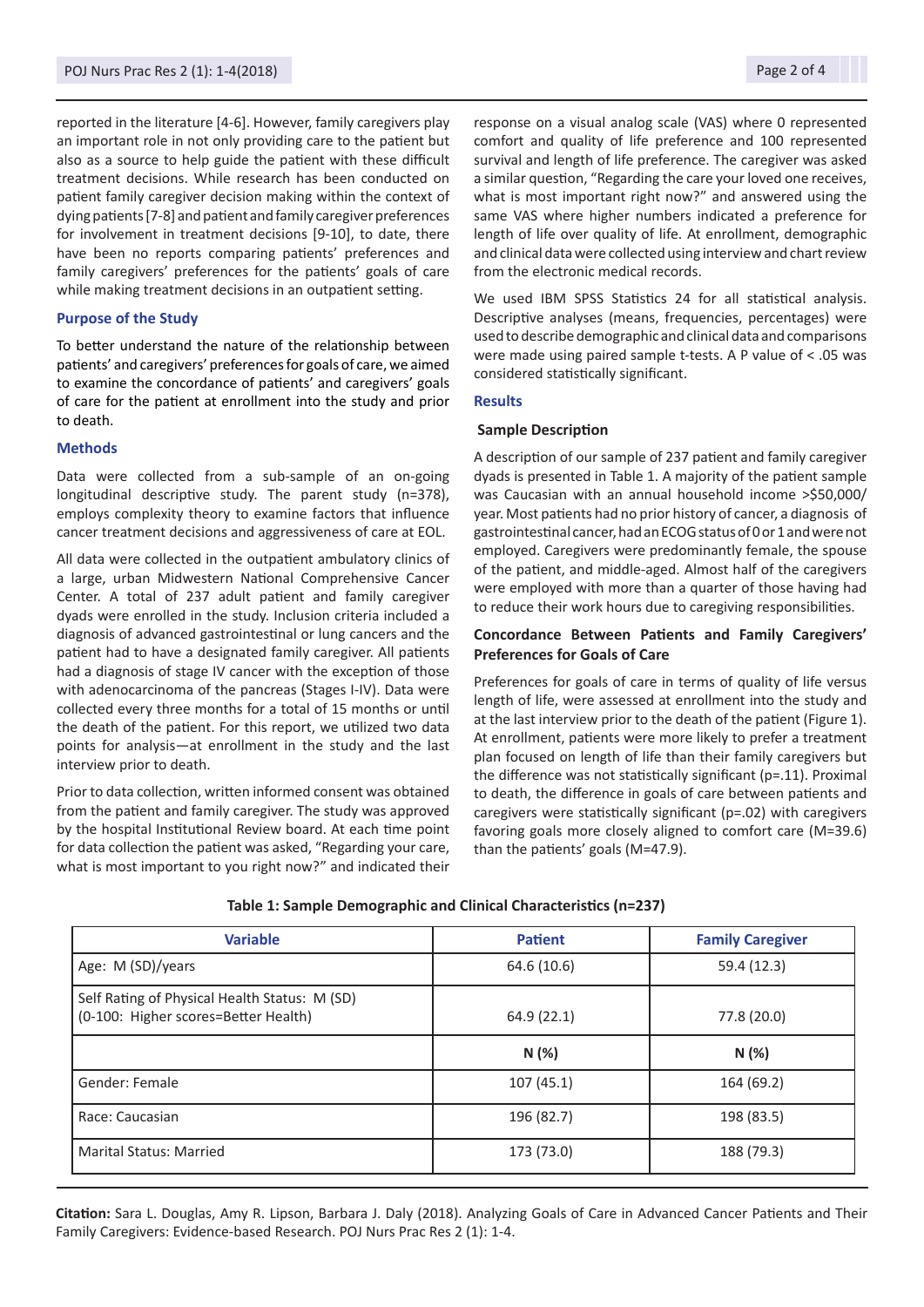| <b>Variable</b>                                                                               | <b>Patient</b>                                 | <b>Family Caregiver</b>                         |
|-----------------------------------------------------------------------------------------------|------------------------------------------------|-------------------------------------------------|
| Relationship to Patient<br>Spouse<br>٠<br>Child<br>$\bullet$<br>Sibling<br>$\bullet$<br>Other |                                                | 152 (64.1)<br>39 (16.5)<br>18(7.6)<br>28 (11.8) |
| Type of Cancer:<br>GI<br>Lung                                                                 | 154 (65.0)<br>83 (35.0)                        |                                                 |
| Annual Household Income<br>$\le$ \$20,000<br>\$21,000 - \$49,000<br>$\ge$ \$50,000            | 37(17.3)<br>66 (30.8)<br>111 (51.9             | 18 (8.5)<br>50 (23.5)<br>145 (68.1)             |
| <b>ECOG</b><br>0<br>1<br>2<br>3                                                               | 54 (22.9)<br>144 (61.0)<br>27(11.4)<br>11(4.7) |                                                 |
| Clinical Trial Participation: No                                                              | 192 (81.7)                                     |                                                 |
| History of Prior Cancer: No                                                                   | 198 (83.9%)                                    | ------                                          |
| Employment Status: Employed                                                                   | 55(23.3)                                       | 117 (49.4)                                      |
| Reduced Work Status in Last 6 Months: Yes                                                     |                                                | 32(27.4)                                        |

## **Figure 1: Preference Scores: Paired T-tests** VAS: QOL Exclusively=0, Survival Exclusively=100



## **Discussion**

Our results showed that patients were more likely than their family caregivers to favor goals of care focused on length of life over comfort/quality of life at the EOL. As patients moved closer to death, the differences in goals of care between the patient and family caregiver became more pronounced. It is possible that this difference in goals of care at EOL could impact the

aggressiveness of care that the patient received and may also contribute to caregiver distress or decision regret after patient death [11]. Further work needs to be done to examine the impact of this discordance upon caregivers and the care that patients receive at EOL. In addition, we must continue to find meaningful ways for family caregivers and patients to discuss goals of care throughout the cancer trajectory [12-14]. The communication

**Citation:** Sara L. Douglas, Amy R. Lipson, Barbara J. Daly (2018). Analyzing Goals of Care in Advanced Cancer Patients and Their Family Caregivers: Evidence-based Research. POJ Nurs Prac Res 2 (1): 1-4.